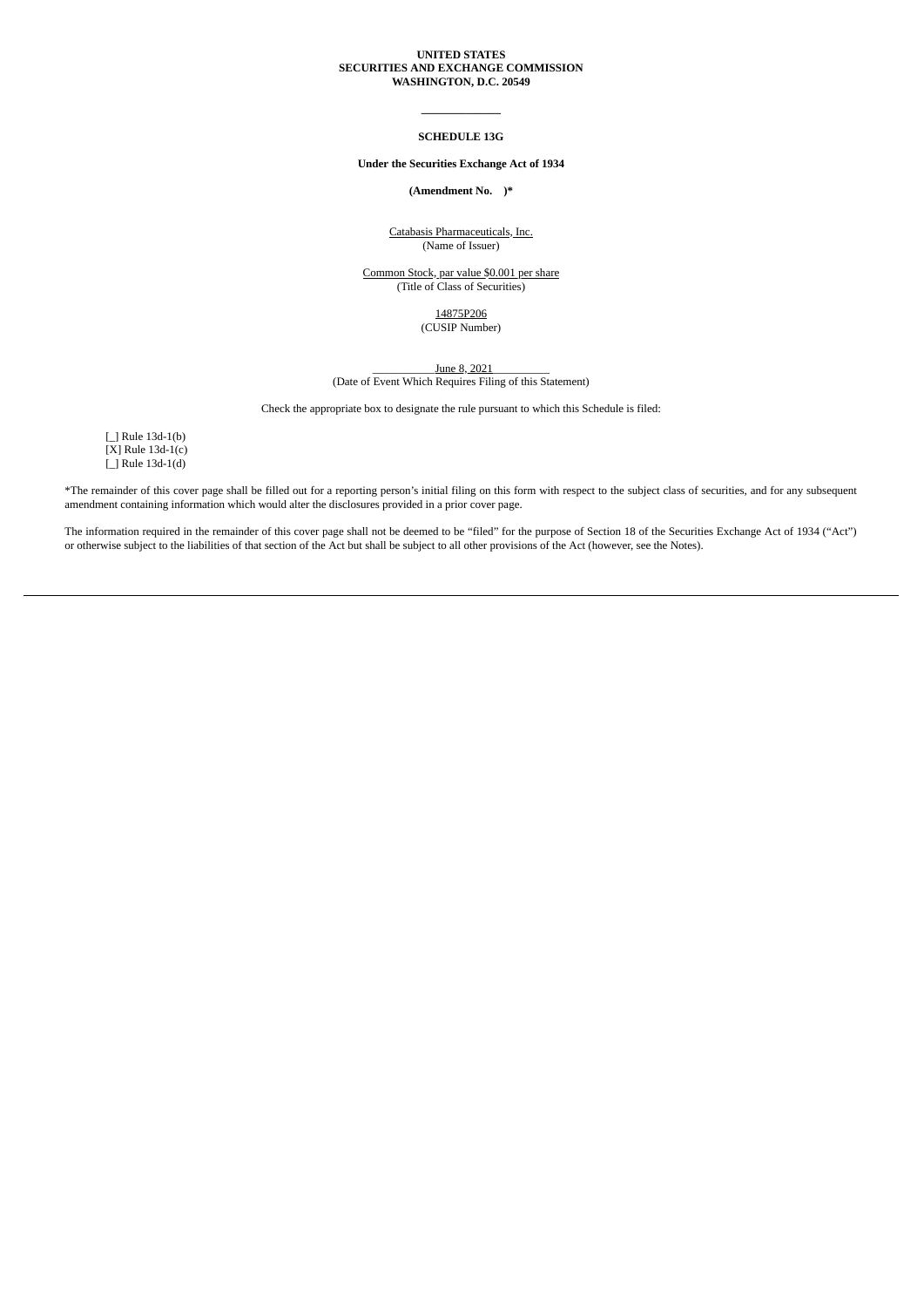CUSIP No. 14875P206

|                                                                                     | NAMES OF REPORTING PERSONS<br>I.R.S. IDENTIFICATION NOS. OF ABOVE PERSONS (ENTITIES ONLY)                 |                |                                                              |     |                                                  |  |  |
|-------------------------------------------------------------------------------------|-----------------------------------------------------------------------------------------------------------|----------------|--------------------------------------------------------------|-----|--------------------------------------------------|--|--|
| $\mathbf{1}$                                                                        | RA Capital Management, L.P.                                                                               |                |                                                              |     |                                                  |  |  |
| $\overline{2}$                                                                      | CHECK THE APPROPRIATE BOX IF A MEMBER OF A GROUP (SEE INSTRUCTIONS)<br>(a)                                |                |                                                              |     |                                                  |  |  |
|                                                                                     |                                                                                                           |                |                                                              | (b) | $\Box$<br>$\begin{bmatrix} 1 \\ 1 \end{bmatrix}$ |  |  |
| 3                                                                                   | <b>SEC USE ONLY</b>                                                                                       |                |                                                              |     |                                                  |  |  |
| 4                                                                                   | CITIZENSHIP OR PLACE OF ORGANIZATION                                                                      |                |                                                              |     |                                                  |  |  |
|                                                                                     | Delaware                                                                                                  |                |                                                              |     |                                                  |  |  |
|                                                                                     |                                                                                                           |                |                                                              |     |                                                  |  |  |
|                                                                                     | <b>NUMBER OF</b>                                                                                          | 5              | <b>SOLE VOTING POWER</b>                                     |     |                                                  |  |  |
| <b>SHARES</b><br><b>BENEFICIALLY</b><br><b>OWNED BY</b><br>EACH<br><b>REPORTING</b> |                                                                                                           | 6              | $\boldsymbol{0}$<br><b>SHARED VOTING POWER</b>               |     |                                                  |  |  |
|                                                                                     |                                                                                                           |                | 5,745,744                                                    |     |                                                  |  |  |
|                                                                                     |                                                                                                           |                |                                                              |     |                                                  |  |  |
|                                                                                     |                                                                                                           | $\overline{7}$ | <b>SOLE DISPOSITIVE POWER</b>                                |     |                                                  |  |  |
|                                                                                     |                                                                                                           |                | $\bf{0}$                                                     |     |                                                  |  |  |
|                                                                                     | <b>PERSON</b><br>WITH:                                                                                    | 8              | SHARED DISPOSITIVE POWER                                     |     |                                                  |  |  |
|                                                                                     |                                                                                                           |                | 5,745,744                                                    |     |                                                  |  |  |
| 9                                                                                   |                                                                                                           |                | AGGREGATE AMOUNT BENEFICIALLY OWNED BY EACH REPORTING PERSON |     |                                                  |  |  |
|                                                                                     | 5,745,744<br>10 CHECK BOX IF THE AGGREGATE AMOUNT IN ROW (9) EXCLUDES CERTAIN SHARES (SEE INSTRUCTIONS) [ |                |                                                              |     |                                                  |  |  |
|                                                                                     |                                                                                                           |                |                                                              |     |                                                  |  |  |
|                                                                                     | 11 PERCENT OF CLASS REPRESENTED BY AMOUNT IN ROW 9                                                        |                |                                                              |     |                                                  |  |  |
|                                                                                     | 7.5%                                                                                                      |                |                                                              |     |                                                  |  |  |
|                                                                                     | 12 TYPE OF REPORTING PERSON (SEE INSTRUCTIONS)                                                            |                |                                                              |     |                                                  |  |  |
|                                                                                     | IA, PN                                                                                                    |                |                                                              |     |                                                  |  |  |
|                                                                                     |                                                                                                           |                |                                                              |     |                                                  |  |  |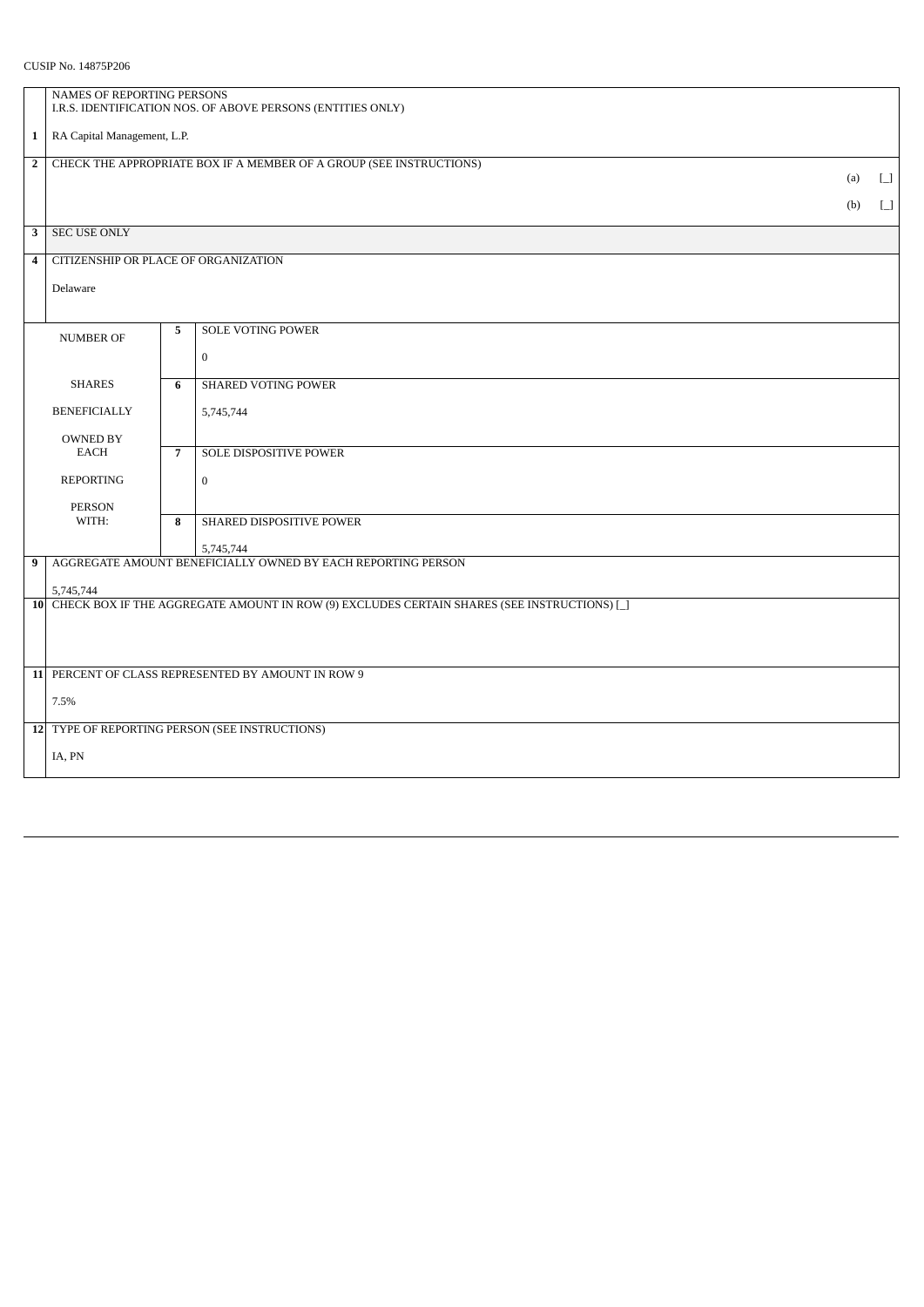CUSIP No. 14875P206

|                                 | NAMES OF REPORTING PERSONS                                  |                                                                     |                                                                                              |        |        |  |  |
|---------------------------------|-------------------------------------------------------------|---------------------------------------------------------------------|----------------------------------------------------------------------------------------------|--------|--------|--|--|
|                                 | I.R.S. IDENTIFICATION NOS. OF ABOVE PERSONS (ENTITIES ONLY) |                                                                     |                                                                                              |        |        |  |  |
| $\mathbf{1}$                    | Peter Kolchinsky                                            |                                                                     |                                                                                              |        |        |  |  |
| $\overline{2}$                  |                                                             | CHECK THE APPROPRIATE BOX IF A MEMBER OF A GROUP (SEE INSTRUCTIONS) | (a)                                                                                          | $\Box$ |        |  |  |
|                                 |                                                             |                                                                     |                                                                                              |        | $\Box$ |  |  |
|                                 | (b)                                                         |                                                                     |                                                                                              |        |        |  |  |
| 3                               | <b>SEC USE ONLY</b>                                         |                                                                     |                                                                                              |        |        |  |  |
| $\overline{4}$                  | CITIZENSHIP OR PLACE OF ORGANIZATION                        |                                                                     |                                                                                              |        |        |  |  |
|                                 | <b>United States of America</b>                             |                                                                     |                                                                                              |        |        |  |  |
|                                 |                                                             |                                                                     | <b>SOLE VOTING POWER</b>                                                                     |        |        |  |  |
|                                 |                                                             | 5                                                                   |                                                                                              |        |        |  |  |
| <b>NUMBER OF</b>                |                                                             |                                                                     | $\mathbf{0}$                                                                                 |        |        |  |  |
| <b>SHARES</b>                   |                                                             | 6                                                                   | <b>SHARED VOTING POWER</b>                                                                   |        |        |  |  |
| <b>BENEFICIALLY</b>             |                                                             |                                                                     | 5,745,744                                                                                    |        |        |  |  |
| <b>OWNED BY</b>                 |                                                             |                                                                     |                                                                                              |        |        |  |  |
| <b>EACH</b><br><b>REPORTING</b> |                                                             | $\overline{7}$                                                      | SOLE DISPOSITIVE POWER                                                                       |        |        |  |  |
|                                 |                                                             |                                                                     | $\bf{0}$                                                                                     |        |        |  |  |
|                                 | <b>PERSON</b><br>WITH:                                      | 8                                                                   | SHARED DISPOSITIVE POWER                                                                     |        |        |  |  |
|                                 |                                                             |                                                                     |                                                                                              |        |        |  |  |
| 9                               |                                                             |                                                                     | 5,745,744<br>AGGREGATE AMOUNT BENEFICIALLY OWNED BY EACH REPORTING PERSON                    |        |        |  |  |
|                                 | 5,745,744                                                   |                                                                     |                                                                                              |        |        |  |  |
|                                 |                                                             |                                                                     | 10 CHECK BOX IF THE AGGREGATE AMOUNT IN ROW (9) EXCLUDES CERTAIN SHARES (SEE INSTRUCTIONS) [ |        |        |  |  |
|                                 |                                                             |                                                                     |                                                                                              |        |        |  |  |
|                                 |                                                             |                                                                     |                                                                                              |        |        |  |  |
|                                 | 11 PERCENT OF CLASS REPRESENTED BY AMOUNT IN ROW 9          |                                                                     |                                                                                              |        |        |  |  |
|                                 | 7.5%                                                        |                                                                     |                                                                                              |        |        |  |  |
|                                 | 12 TYPE OF REPORTING PERSON (SEE INSTRUCTIONS)              |                                                                     |                                                                                              |        |        |  |  |
|                                 | HC, IN                                                      |                                                                     |                                                                                              |        |        |  |  |
|                                 |                                                             |                                                                     |                                                                                              |        |        |  |  |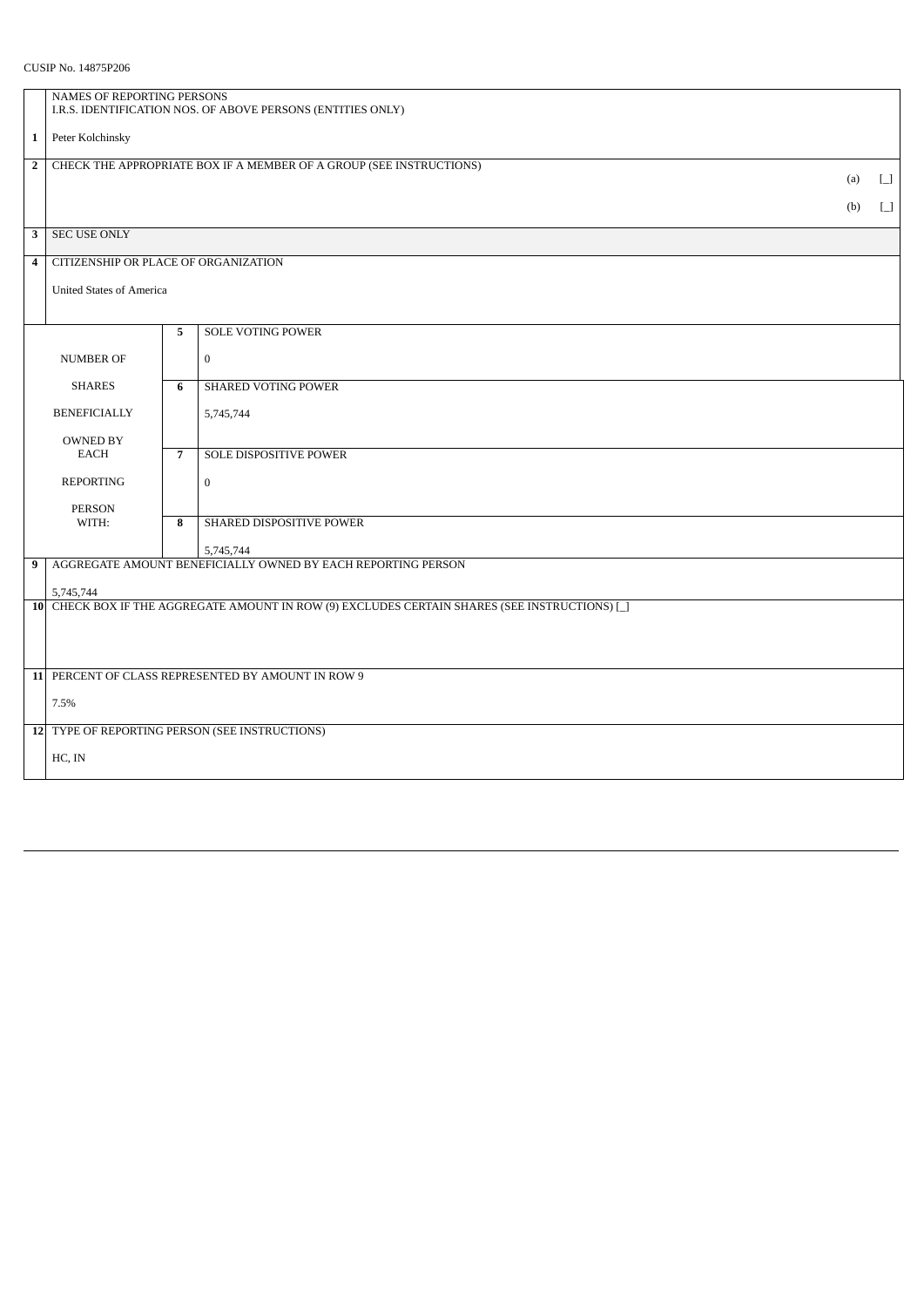|                                                | NAMES OF REPORTING PERSONS                                                 |                                      |                                                                                              |     |                                        |  |  |
|------------------------------------------------|----------------------------------------------------------------------------|--------------------------------------|----------------------------------------------------------------------------------------------|-----|----------------------------------------|--|--|
|                                                | I.R.S. IDENTIFICATION NOS. OF ABOVE PERSONS (ENTITIES ONLY)                |                                      |                                                                                              |     |                                        |  |  |
| $\mathbf{1}$                                   | Rajeev Shah                                                                |                                      |                                                                                              |     |                                        |  |  |
| $\overline{2}$                                 | CHECK THE APPROPRIATE BOX IF A MEMBER OF A GROUP (SEE INSTRUCTIONS)<br>(a) |                                      |                                                                                              |     |                                        |  |  |
|                                                |                                                                            |                                      |                                                                                              |     | $\Box$                                 |  |  |
|                                                |                                                                            |                                      |                                                                                              | (b) | $\begin{bmatrix} 1 \\ 1 \end{bmatrix}$ |  |  |
| 3                                              | <b>SEC USE ONLY</b>                                                        |                                      |                                                                                              |     |                                        |  |  |
| $\overline{\mathbf{4}}$                        |                                                                            | CITIZENSHIP OR PLACE OF ORGANIZATION |                                                                                              |     |                                        |  |  |
|                                                |                                                                            | <b>United States of America</b>      |                                                                                              |     |                                        |  |  |
|                                                |                                                                            |                                      |                                                                                              |     |                                        |  |  |
|                                                |                                                                            | 5                                    | <b>SOLE VOTING POWER</b>                                                                     |     |                                        |  |  |
| <b>NUMBER OF</b>                               |                                                                            |                                      | $\bf{0}$                                                                                     |     |                                        |  |  |
|                                                | <b>SHARES</b>                                                              | 6                                    | <b>SHARED VOTING POWER</b>                                                                   |     |                                        |  |  |
|                                                |                                                                            |                                      |                                                                                              |     |                                        |  |  |
| <b>BENEFICIALLY</b>                            |                                                                            |                                      | 5,745,744                                                                                    |     |                                        |  |  |
| <b>OWNED BY</b>                                |                                                                            |                                      |                                                                                              |     |                                        |  |  |
| EACH                                           |                                                                            | $\overline{7}$                       | SOLE DISPOSITIVE POWER                                                                       |     |                                        |  |  |
| <b>REPORTING</b>                               |                                                                            |                                      | $\bf{0}$                                                                                     |     |                                        |  |  |
|                                                | <b>PERSON</b>                                                              |                                      |                                                                                              |     |                                        |  |  |
|                                                | WITH:                                                                      | 8                                    | SHARED DISPOSITIVE POWER                                                                     |     |                                        |  |  |
| 9                                              |                                                                            |                                      | 5,745,744<br>AGGREGATE AMOUNT BENEFICIALLY OWNED BY EACH REPORTING PERSON                    |     |                                        |  |  |
|                                                |                                                                            |                                      |                                                                                              |     |                                        |  |  |
|                                                | 5,745,744                                                                  |                                      | 10 CHECK BOX IF THE AGGREGATE AMOUNT IN ROW (9) EXCLUDES CERTAIN SHARES (SEE INSTRUCTIONS) [ |     |                                        |  |  |
|                                                |                                                                            |                                      |                                                                                              |     |                                        |  |  |
|                                                |                                                                            |                                      |                                                                                              |     |                                        |  |  |
|                                                | 11 PERCENT OF CLASS REPRESENTED BY AMOUNT IN ROW 9                         |                                      |                                                                                              |     |                                        |  |  |
|                                                |                                                                            |                                      |                                                                                              |     |                                        |  |  |
|                                                | 7.5%                                                                       |                                      |                                                                                              |     |                                        |  |  |
| 12 TYPE OF REPORTING PERSON (SEE INSTRUCTIONS) |                                                                            |                                      |                                                                                              |     |                                        |  |  |
| HC, IN                                         |                                                                            |                                      |                                                                                              |     |                                        |  |  |
|                                                |                                                                            |                                      |                                                                                              |     |                                        |  |  |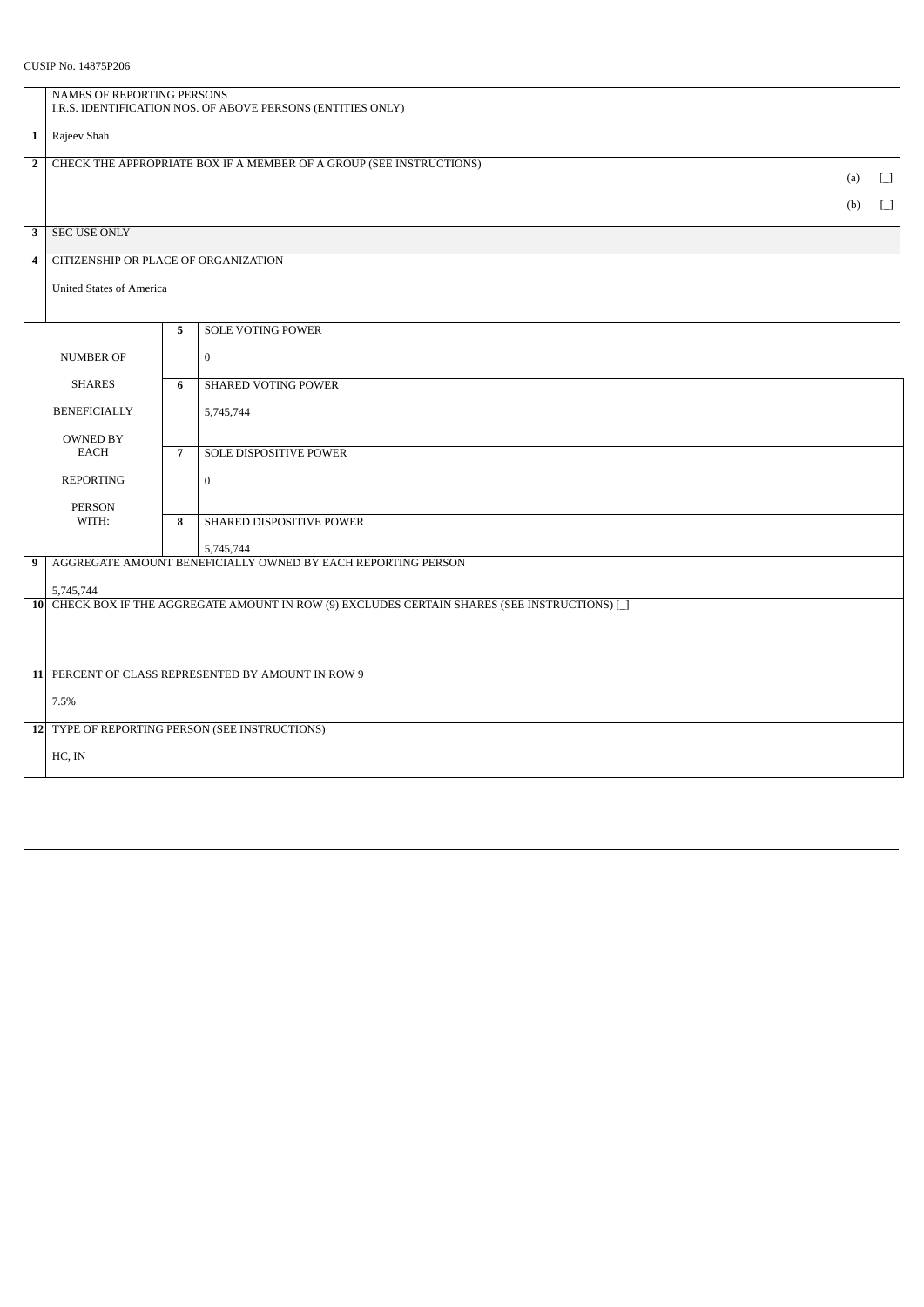## CUSIP No. 14875P206

| NAMES OF REPORTING PERSONS<br>I.R.S. IDENTIFICATION NOS. OF ABOVE PERSONS (ENTITIES ONLY) |       |                            |                                                                                                                                                                                                       |                                         |  |  |
|-------------------------------------------------------------------------------------------|-------|----------------------------|-------------------------------------------------------------------------------------------------------------------------------------------------------------------------------------------------------|-----------------------------------------|--|--|
| RA Capital Healthcare Fund, L.P.                                                          |       |                            |                                                                                                                                                                                                       |                                         |  |  |
| CHECK THE APPROPRIATE BOX IF A MEMBER OF A GROUP (SEE INSTRUCTIONS)<br>(a)                |       |                            |                                                                                                                                                                                                       |                                         |  |  |
|                                                                                           |       |                            |                                                                                                                                                                                                       | $\begin{bmatrix} 1 \\ -1 \end{bmatrix}$ |  |  |
| <b>SEC USE ONLY</b>                                                                       |       |                            |                                                                                                                                                                                                       |                                         |  |  |
| CITIZENSHIP OR PLACE OF ORGANIZATION<br>$\overline{\mathbf{4}}$                           |       |                            |                                                                                                                                                                                                       |                                         |  |  |
| Delaware                                                                                  |       |                            |                                                                                                                                                                                                       |                                         |  |  |
|                                                                                           | 5     | <b>SOLE VOTING POWER</b>   |                                                                                                                                                                                                       |                                         |  |  |
| <b>NUMBER OF</b>                                                                          |       | $\mathbf 0$                |                                                                                                                                                                                                       |                                         |  |  |
| <b>SHARES</b>                                                                             |       | <b>SHARED VOTING POWER</b> |                                                                                                                                                                                                       |                                         |  |  |
| <b>BENEFICIALLY</b>                                                                       |       | 5,745,744                  |                                                                                                                                                                                                       |                                         |  |  |
| <b>OWNED BY</b><br>EACH<br><b>REPORTING</b>                                               |       | SOLE DISPOSITIVE POWER     |                                                                                                                                                                                                       |                                         |  |  |
|                                                                                           |       | $\mathbf{0}$               |                                                                                                                                                                                                       |                                         |  |  |
| <b>PERSON</b>                                                                             |       |                            |                                                                                                                                                                                                       |                                         |  |  |
|                                                                                           |       |                            |                                                                                                                                                                                                       |                                         |  |  |
|                                                                                           |       |                            |                                                                                                                                                                                                       |                                         |  |  |
| 5,745,744                                                                                 |       |                            |                                                                                                                                                                                                       |                                         |  |  |
|                                                                                           |       |                            |                                                                                                                                                                                                       |                                         |  |  |
|                                                                                           |       |                            |                                                                                                                                                                                                       |                                         |  |  |
| 11 PERCENT OF CLASS REPRESENTED BY AMOUNT IN ROW 9                                        |       |                            |                                                                                                                                                                                                       |                                         |  |  |
| 7.5%                                                                                      |       |                            |                                                                                                                                                                                                       |                                         |  |  |
| 12 TYPE OF REPORTING PERSON (SEE INSTRUCTIONS)                                            |       |                            |                                                                                                                                                                                                       |                                         |  |  |
| PN                                                                                        |       |                            |                                                                                                                                                                                                       |                                         |  |  |
|                                                                                           | WITH: | 6<br>$\overline{7}$<br>8   | SHARED DISPOSITIVE POWER<br>5,745,744<br>AGGREGATE AMOUNT BENEFICIALLY OWNED BY EACH REPORTING PERSON<br>10 CHECK BOX IF THE AGGREGATE AMOUNT IN ROW (9) EXCLUDES CERTAIN SHARES (SEE INSTRUCTIONS) [ | (b)                                     |  |  |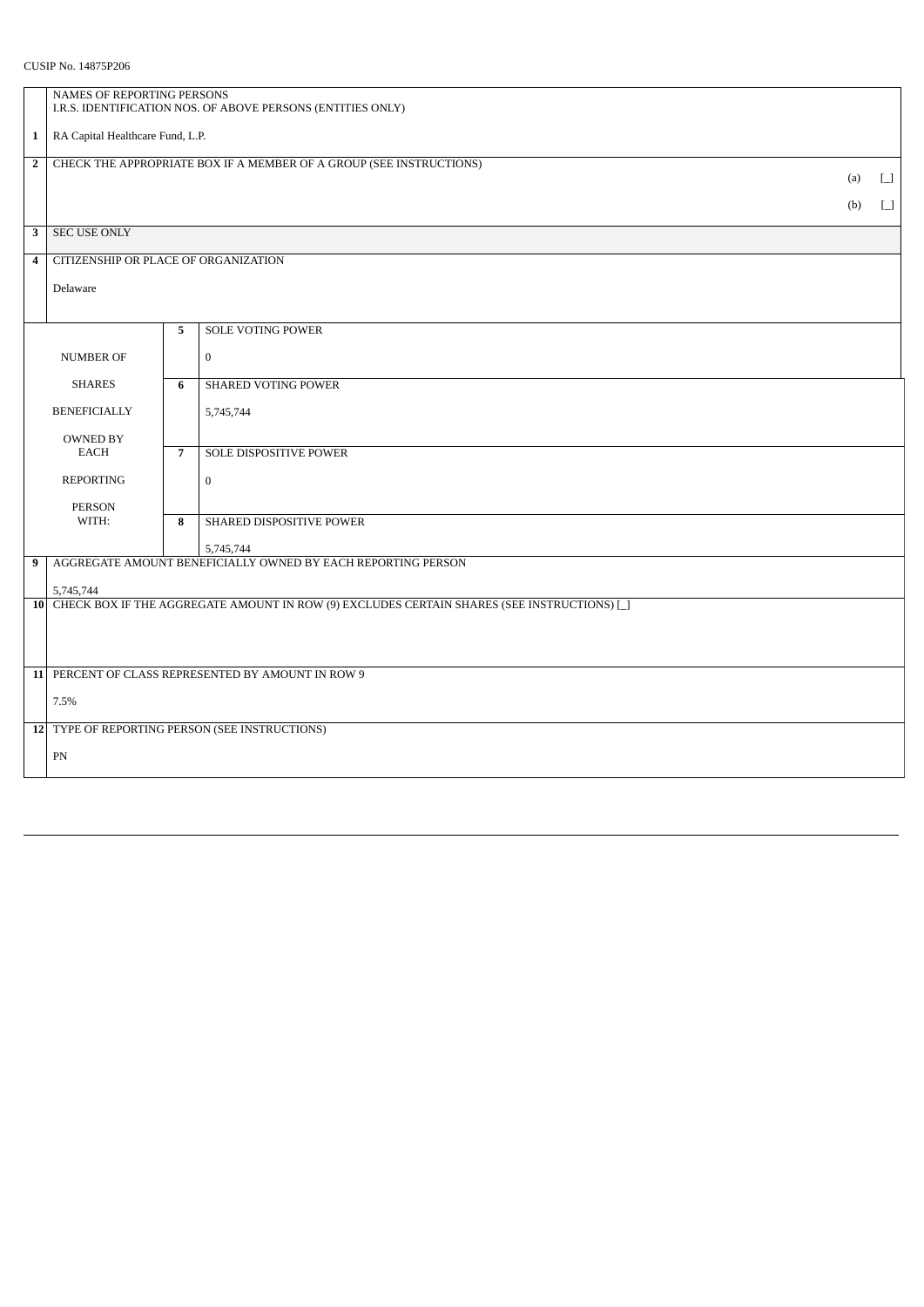#### **Item 1(a). Name of Issuer:**

Catabasis Pharmaceuticals, Inc. (the "Issuer")

### **Item 1(b). Address of Issuer's Principal Executive Offices:**

100 High Street, Floor 28, Boston, MA 02110

### **Item 2(a). Names of Persons Filing:**

The names of the persons filing this report (collectively, the "Reporting Persons") are: RA Capital Management, L.P. ("RA Capital") Peter Kolchinsky Rajeev Shah RA Capital Healthcare Fund, L.P. (the "Fund")

## **Item 2(b). Address of Principal Business Office or, if None, Residence:**

The address of the principal business office of each of the Reporting Persons is: c/o RA Capital Management, L.P., 200 Berkeley Street, 18<sup>th</sup> Floor, Boston MA 02116

## **Item 2(c). Citizenship:**

RA Capital and the Fund are Delaware limited partnerships. Dr. Kolchinsky and Mr. Shah are United States citizens.

## **Item 2(d). Title of Class of Securities:**

Common stock, par value \$0.001 per share ("Common Stock")

## **Item 2(e). CUSIP Number:**

14875P206

## Item 3. If this statement is filed pursuant to §§ 240.13d-1(b) or 240.13d-2(b) or (c), check whether the person filing is a:

Not applicable.

## **Item 4. Ownership.**

The information required by this item with respect to each Reporting Person is set forth in Rows 5 through 9 and 11 of the cover pages to this Schedule 13G. The ownership percentages reported are based on 76,948,803 outstanding Common Stock, as reported in the Issuer's Form 10-Q filed with the SEC on May 13, 2021 and giving effect to the conversion of Series X Preferred stock into 53,531,797 shares which occurred on June 8, 2021 as reported in the Issuer's Form 8-K/A filed with the SEC on June 10, 2021.

The Fund directly holds 5,745,744 shares of Common Stock.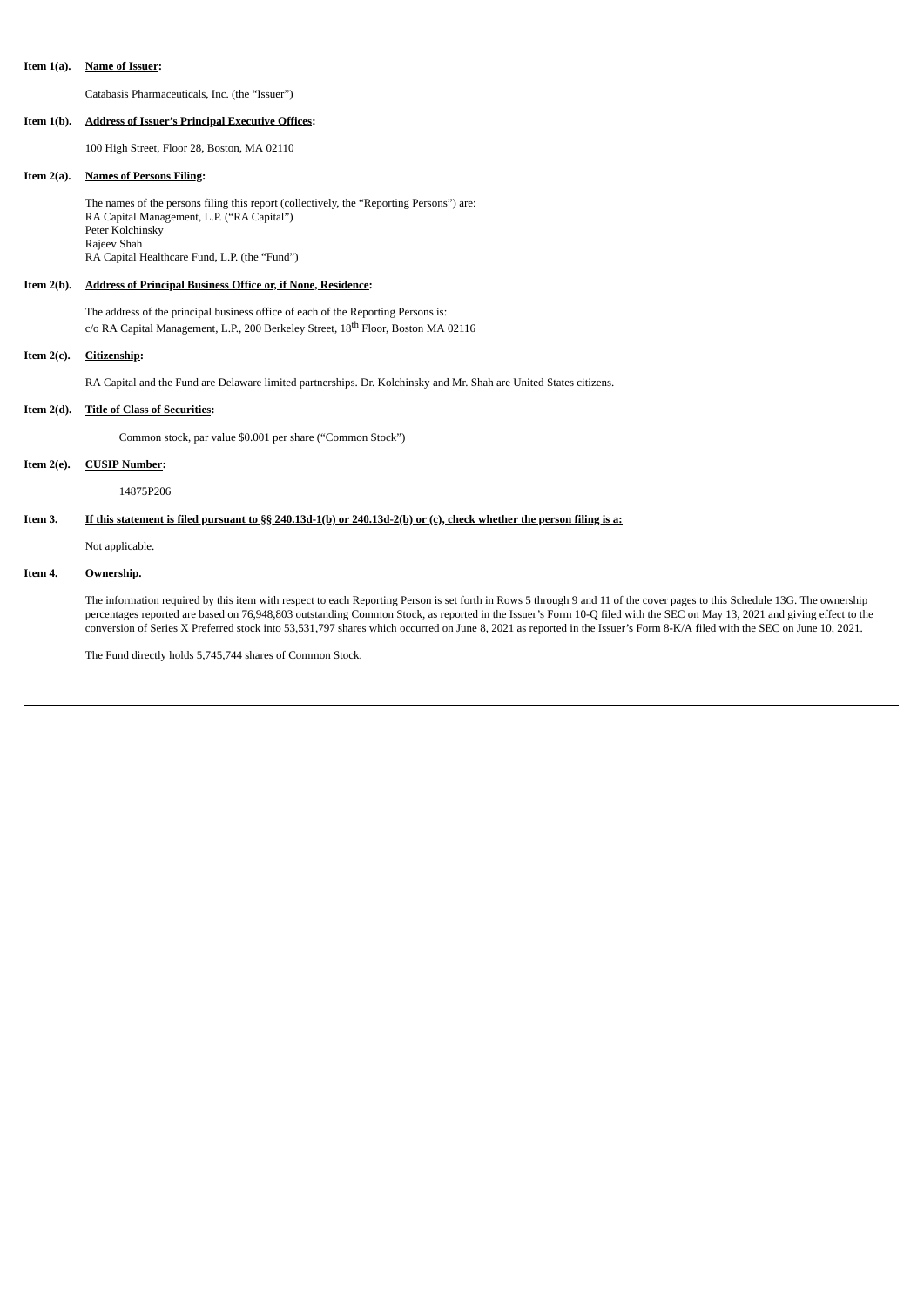RA Capital Healthcare Fund GP, LLC is the general partner of the Fund. The general partner of RA Capital is RA Capital Management GP, LLC, of which Dr. Kolchinsky and Mr. Shah are the controlling persons. RA Capital serves as investment adviser for the Fund and may be deemed a beneficial owner, for purposes of Section 13(d) of the Securities Exchange Act of 1934 (the "Act"), of any securities of the Issuer held by the Fund. The Fund has delegated to RA Capital the sole power to vote and the sole power to dispose of all securities held in the Fund's portfolio, including the shares of the Issuer's Common Stock reported herein. Because the Fund has divested voting and investment power over the reported securities it holds and may not revoke that delegation on less than 61 days' notice, the Fund disclaims beneficial ownership of the securities it holds for purposes of Section 13(d) of the Act. As managers of RA Capital, Dr. Kolchinsky and Mr. Shah may be deemed beneficial owners, for purposes of Section 13(d) of the Act, of any securities of the Issuer beneficially owned by RA Capital. RA Capital, Dr. Kolchinsky, and Mr. Shah disclaim ownership of the securities reported in this Schedule 13G Statement (the "Statement") other than for the purpose of determining their obligations under Section 13(d) of the Act, and the filing of the Statement shall not be deemed an admission that either RA Capital, Dr. Kolchinsky, or Mr. Shah is the beneficial owner of such securities for any other purpose.

### **Item 5. Ownership of Five Percent or Less of a Class.**

If this statement is being filed to report the fact that as of the date hereof the Reporting Persons have ceased to be the beneficial owner of more than five percent of the class of securities, check the following  $□$ .

## **Item 6. Ownership of More than Five Percent on Behalf of Another Person.**

Not applicable.

# Item 7. Identification and Classification of the Subsidiary Which Acquired the Security Being Reported on by the Parent Holding Company or Control Person.

Not applicable.

## **Item 8. Identification and Classification of Members of the Group.**

Not applicable.

## **Item 9. Notice of Dissolution of Group.**

Not applicable.

## **Item 10. Certification.**

By signing below I certify that, to the best of my knowledge and belief, the securities referred to above were not acquired and are not held for the purpose of or with the effect of changing or influencing the control of the issuer of the securities and were not acquired and are not held in connection with or as a participant in any transaction having that purpose or effect, other than activities solely in connection with a nomination under § 240.14a-11.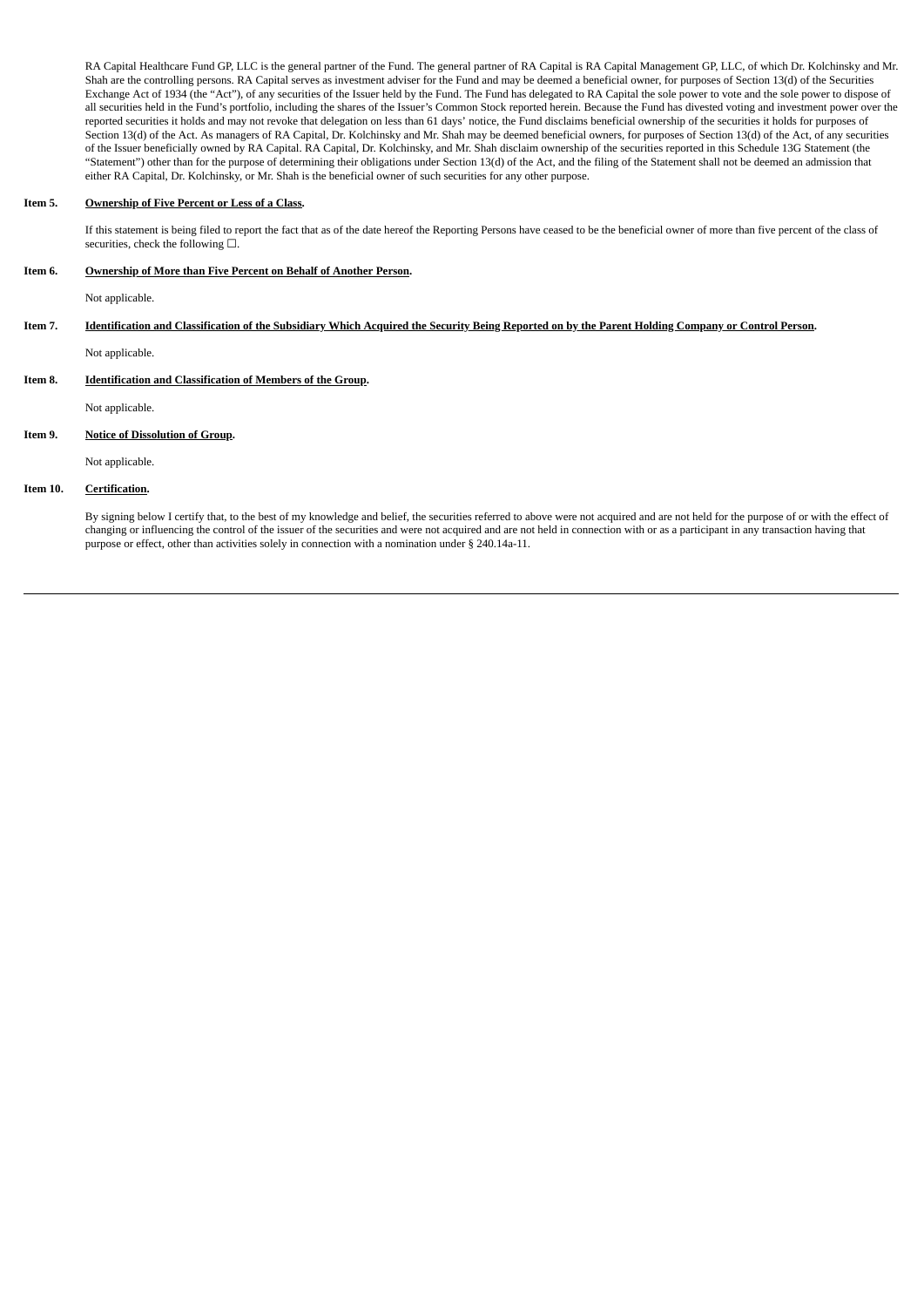## SIGNATURE

After reasonable inquiry and to the best of its knowledge and belief, each of the undersigned certifies that the information set forth in this statement is true, complete and correct.

Date: June 15, 2021

RA CAPITAL MANAGEMENT, L.P.

By: /s/ Peter Kolchinsky Name: Peter Kolchinsky Title: Authorized Signatory

PETER KOLCHINSKY

/s/ Peter Kolchinsky

RAJEEV SHAH

/s/ Rajeev Shah

RA CAPITAL HEALTHCARE FUND, L.P.

By: RA Capital Healthcare GP, LLC

By: /s/ Peter Kolchinsky Name: Peter Kolchinsky Title: Manager